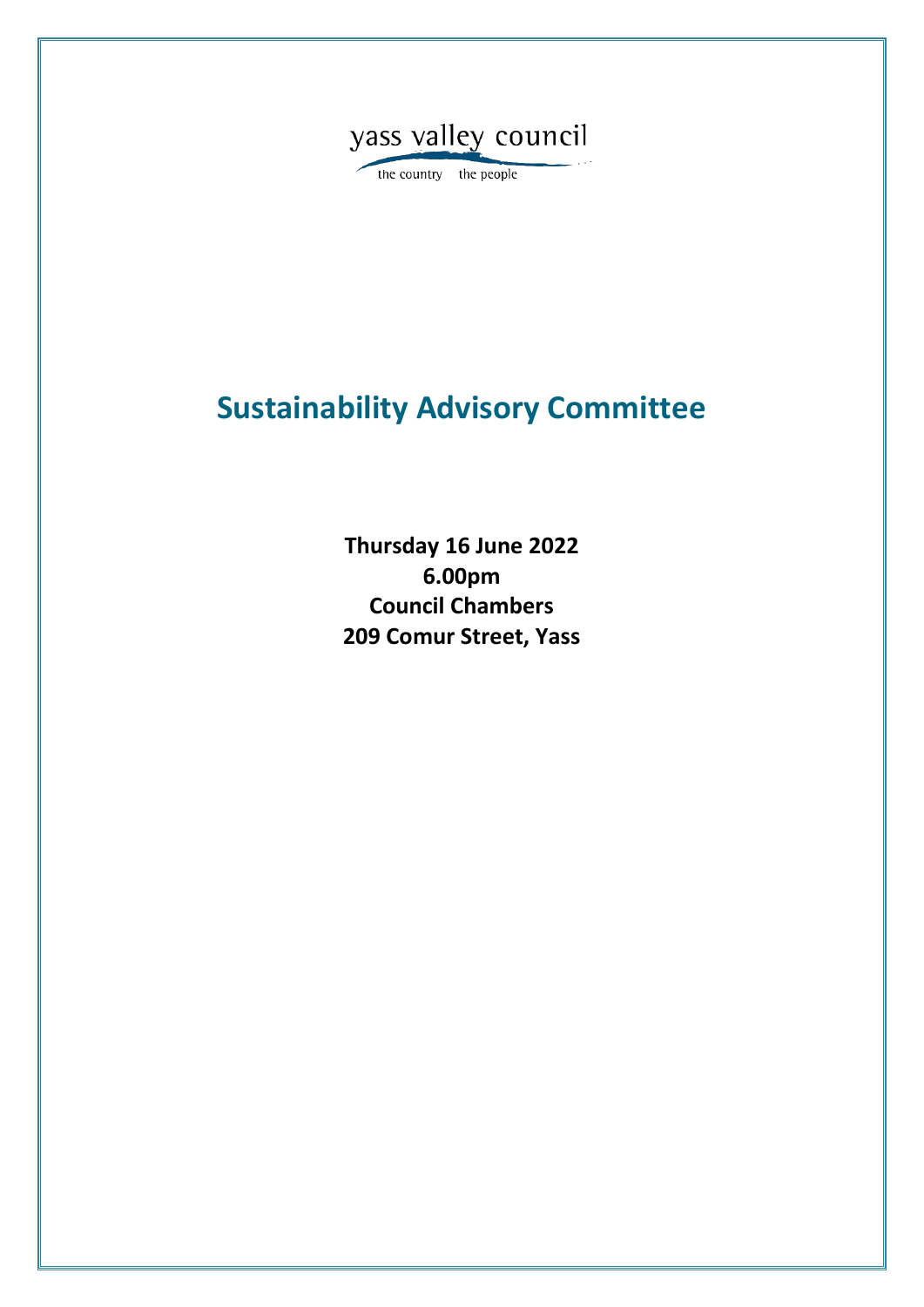## **SUSTAINABILITY ADVISORY COMMITTEE**

### **NOTICE OF MEETING**

A meeting of the Sustainability Advisory Committee will be held in Council Chambers 209 Comur Street, Yass, on Thursday 16 June 2022, commencing at **6.00pm**

### **AGENDA**

**Page No.**

### **Acknowledgement of Country**

| 1. | <b>Apologies</b> |
|----|------------------|
|    |                  |

- **2. Declaration of Conflict of Interest**
- **3. Confirmation of Minutes**

#### **4. Staff Reports**

| 5. Next Meeting |  |
|-----------------|--|
|                 |  |
|                 |  |
|                 |  |
|                 |  |

### **Close of Meeting Time**

Committee Members: Cr A Cameron, J Connelly, P Davidson, A Wardle, A Elvin, N Elliott, L McAlary, C Nelson, S Ecker, A Tewes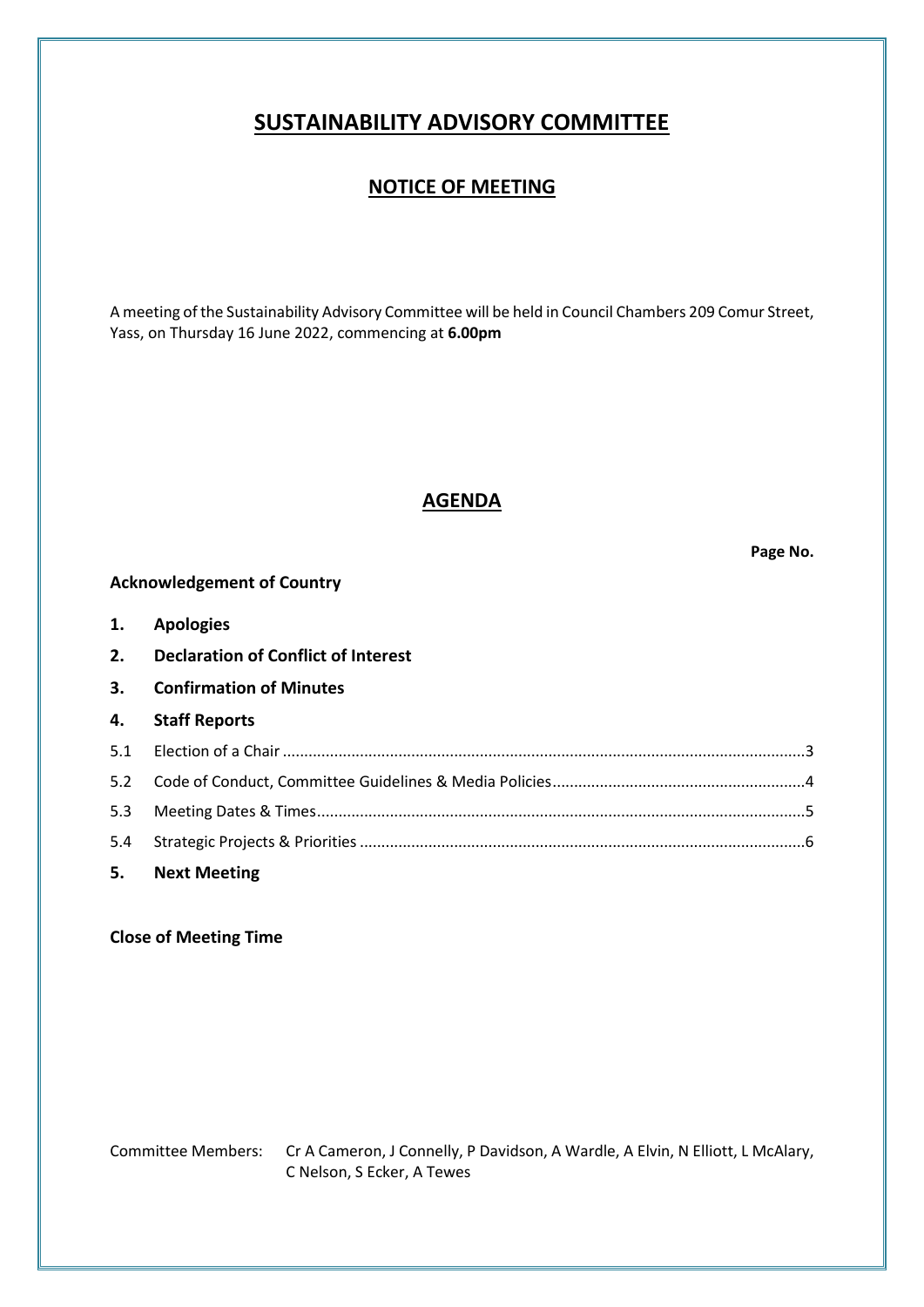#### <span id="page-2-0"></span>**5.1 ELECTION OF A CHAIR**

#### **SUMMARY**

To provide a framework for the election of the Committee Executive. Under Council's *Guidelines for Advisory Committees and Committees of Council (May 2022)* a Councillor is the Chair of the Committee. For the Sustainability Advisory Committee Council has only made one Councillor appointment i.e. Cr Adrian Cameron. Cr Cameron is therefore the Chair.

#### **COMMITTEE DECISION**

*That the Committee note Cr Adrian Cameron is the Chair of the Sustainability Advisory Committee*.

#### **FINANCIAL IMPLICATIONS**

Nil

#### **POLICY & LEGISLATION**

• *Guidelines for Advisory Committees and Committees of Council (May 2022)*

#### **REPORT**

Under Clause 3.6 Council's *Guidelines for Advisory Committees and Committees of Council (May 2022)* (**Attachment A**) Council must resolve to appoint a Councillor as the Chair.

For the Sustainability Advisory Committee there is only once Councillor nominee i.e. Cr Adrian Cameron. Consequently, Cr Cameron is the Chair for the Committee.

**ATTACHMENTS:** A. Guidelines for Advisory Committees and Committees of Council *(Under Separate Cover)* [⇨](../../../RedirectToInvalidFileName.aspx?FileName=SACCC_16062022_ATT_697_EXCLUDED.PDF#PAGE=3)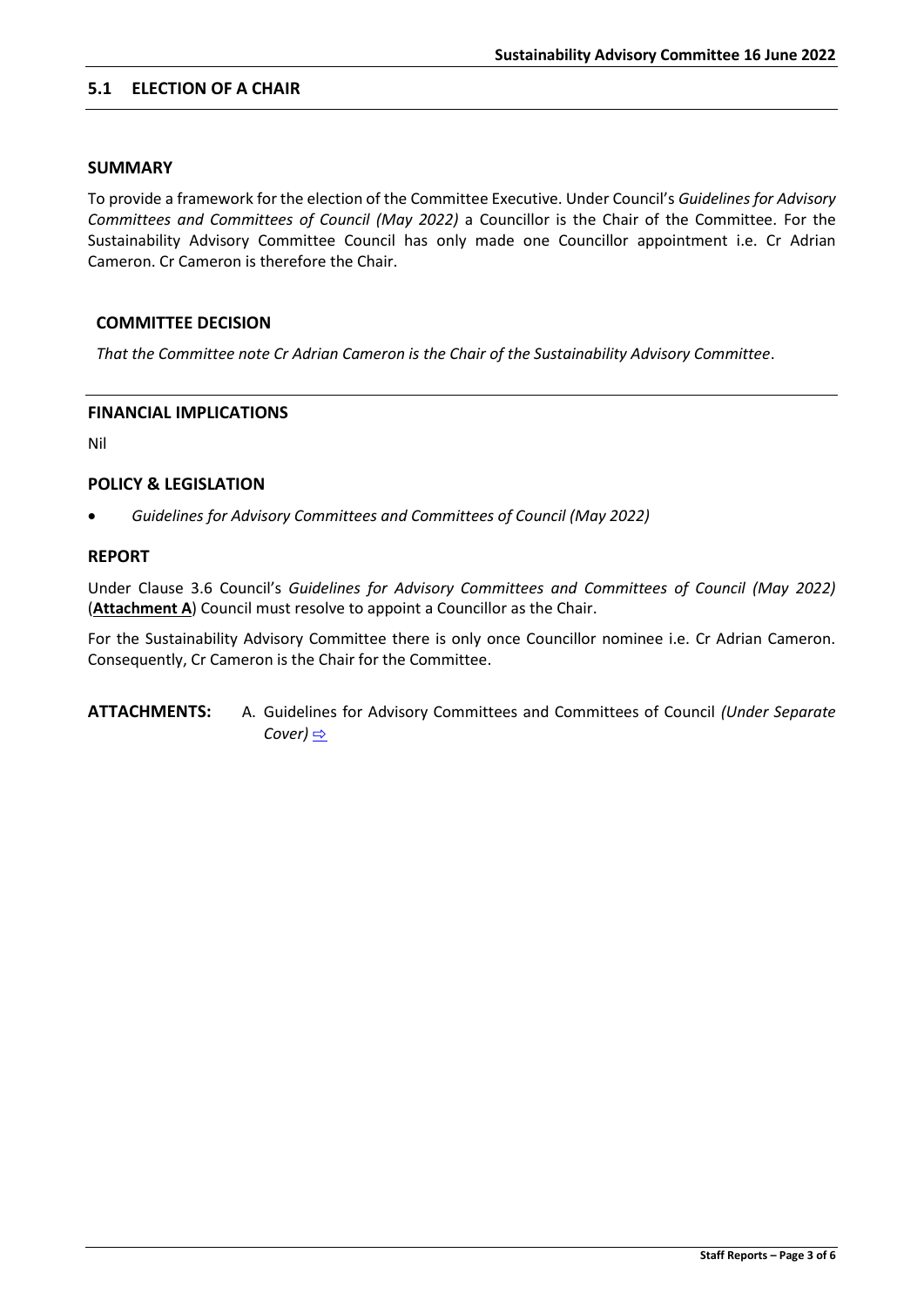#### <span id="page-3-0"></span>**5.2 CODE OF CONDUCT, COMMITTEE GUIDELINES & MEDIA POLICIES**

#### **SUMMARY**

A presentation will be given to Committee Members on:

- Council's Code of Conduct
- Guidelines for Advisory Committees & Committees of Council
- Communication with the Media Policy
- Social Media Policy

#### **COMMITTEE DECISION**

*That the presentation on Code of Conduct, Committee Guidelines and Media Policies be noted.*

#### **FINANCIAL IMPLICATIONS**

Nil

#### **POLICY & LEGISLATION**

- Council's Code of Conduct
- Guidelines for Advisory Committees & Committees of Council
- Communication with the Media Policy
- Social Media Policy

#### **REPORT**

A presentation will be given to Committee Members on:

- Council's Code of Conduct
- Guidelines for Advisory Committees & Committees of Council
- Communication with the Media Policy
- Social Media Policy

#### **ATTACHMENTS:** A. Code of Conduct *(Under Separate Cover)* [⇨](../../../RedirectToInvalidFileName.aspx?FileName=SACCC_16062022_ATT_697_EXCLUDED.PDF#PAGE=46)

- B. Code of Conduct Procedures *(Under Separate Cover)*  $\Rightarrow$
- C. Guidelines for Advisory Committee & Committees of Council *(Under Separate Cover)* [⇨](../../../RedirectToInvalidFileName.aspx?FileName=SACCC_16062022_ATT_697_EXCLUDED.PDF#PAGE=160)
- D. Communication with the Media Policy *(Under Separate Cover)* **[⇨](../../../RedirectToInvalidFileName.aspx?FileName=SACCC_16062022_ATT_697_EXCLUDED.PDF#PAGE=203)**
- E. Social Media Policy *(Under Separate Cover)* [⇨](../../../RedirectToInvalidFileName.aspx?FileName=SACCC_16062022_ATT_697_EXCLUDED.PDF#PAGE=206)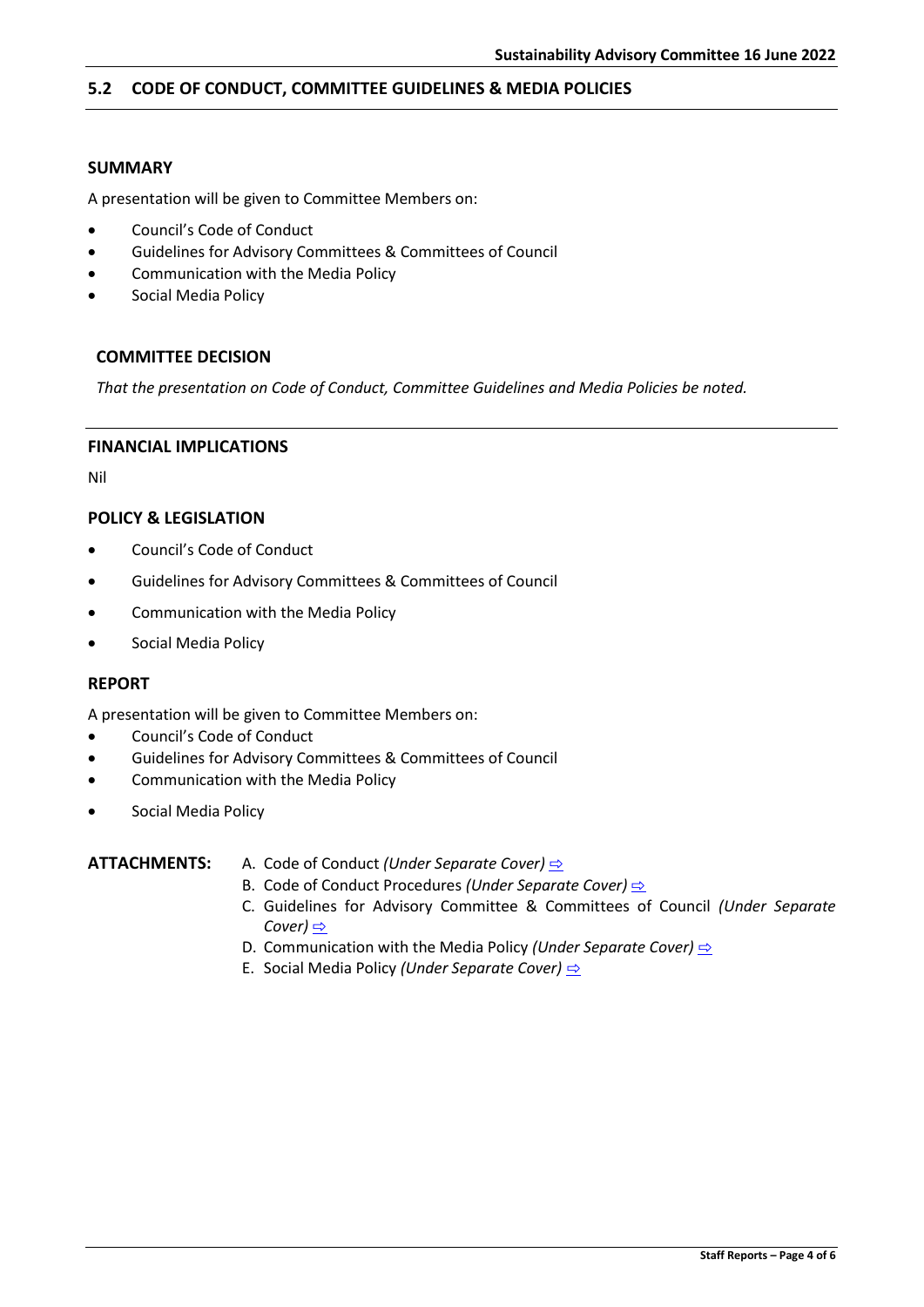#### <span id="page-4-0"></span>**5.3 MEETING DATES & TIMES**

#### **SUMMARY**

To suggest meeting times and dates for future meetings.

#### **COMMITTEE DECISION**

*That the Sustainability Advisory Committee be held on the third Thursday in the first month of each quarter commencing at 6pm.* 

#### **FINANCIAL IMPLICATIONS**

Nil

#### **POLICY & LEGISLATION**

• *Committee Standard Constitution & Instrument of Delegation*

#### **REPORT**

The terms of reference for the Committee provide for quarterly meetings.

It is proposed that the Committee meet on the third Thursday of the first month of the quarter.

The following is a proposed calendar for 2022 and 2023.

- Thursday 16 June 2022
- Thursday 15 September 2022
- Thursday 15 December 2022
- Thursday 16 March 2023
- Thursday 15 June 2023
- Thursday 21 September 2033
- Thursday 21 December 2023

It is proposed that the meetings commence at 6pm.

Agendas will be issued on the Thursday prior to the meeting.

Items for inclusion in the Agenda need to be with the Council Officer assigned to the Committee or Shirree Garland 10 days prior to issue of the Agenda.

#### **ATTACHMENTS:** Nil